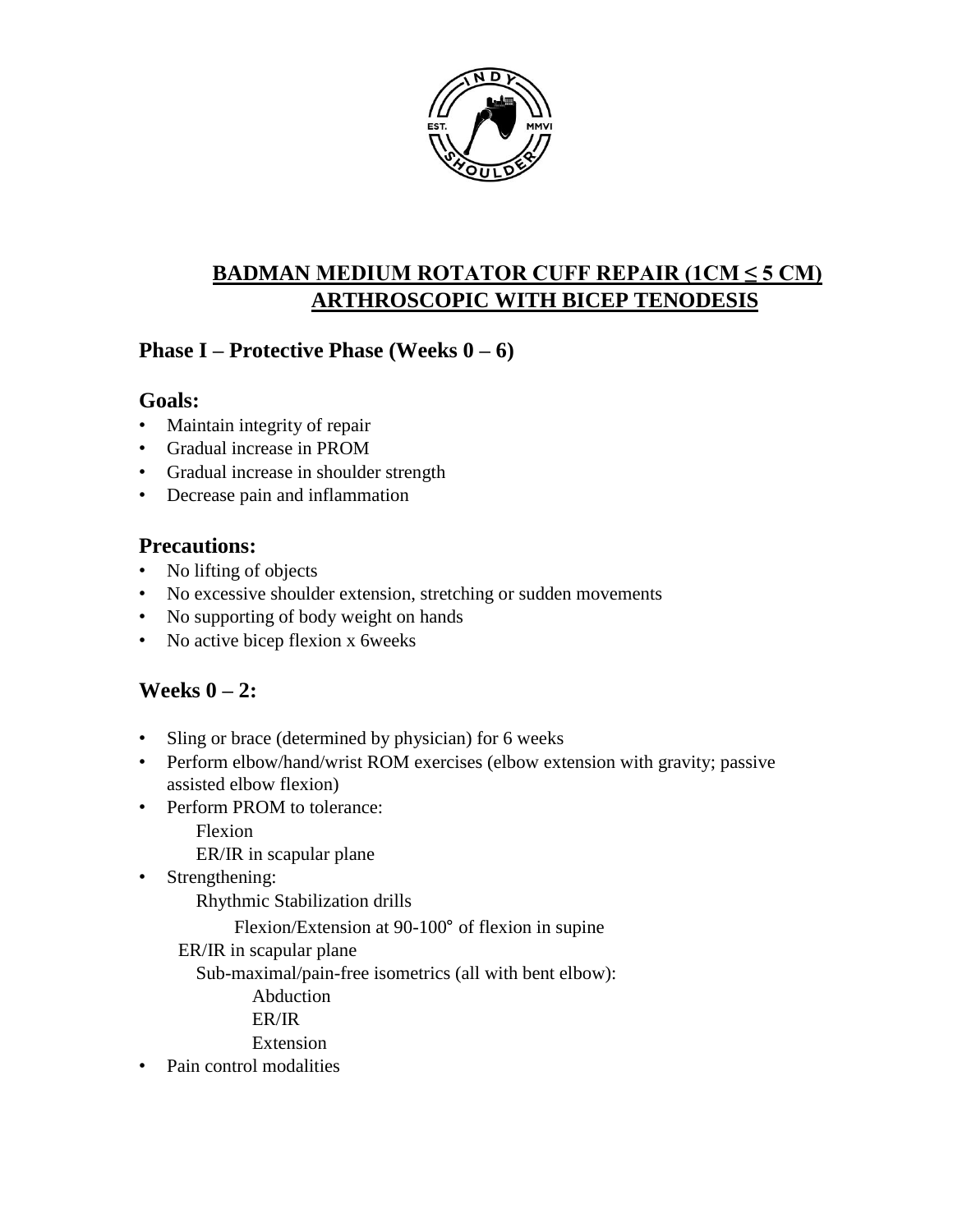

### **Weeks 3 – 4:**

- PROM to tolerance (full PROM by  $4 5$  weeks)
- AAROM:

Flexion to 90° ER/IR to tolerance in scapular plane ER/IR to 45° at 90°abduction Active assisted bicep flexion

Strengthening:

Tubing ER @ 0° abduction Isotonics (light):

Prone rows to neutral arm position Prone horizontal abduction

## **Weeks 5 – 6:**

- Discontinue brace or sling;
- Continue PROM and stretching to maintain full PROM
- AAROM:

Flexion to tolerance

ER/IR to tolerance in scapular plane

ER/IR to tolerance at 90° abduction

• AROM:

Flexion to 90°

Full elbow flexion against gravity (week 6)

• Strengthening:

Continue tubing ER @ 0° abduction

Continue isotonics (light):

Prone rows to neutral arm position Prone horizontal abduction Bicep flexion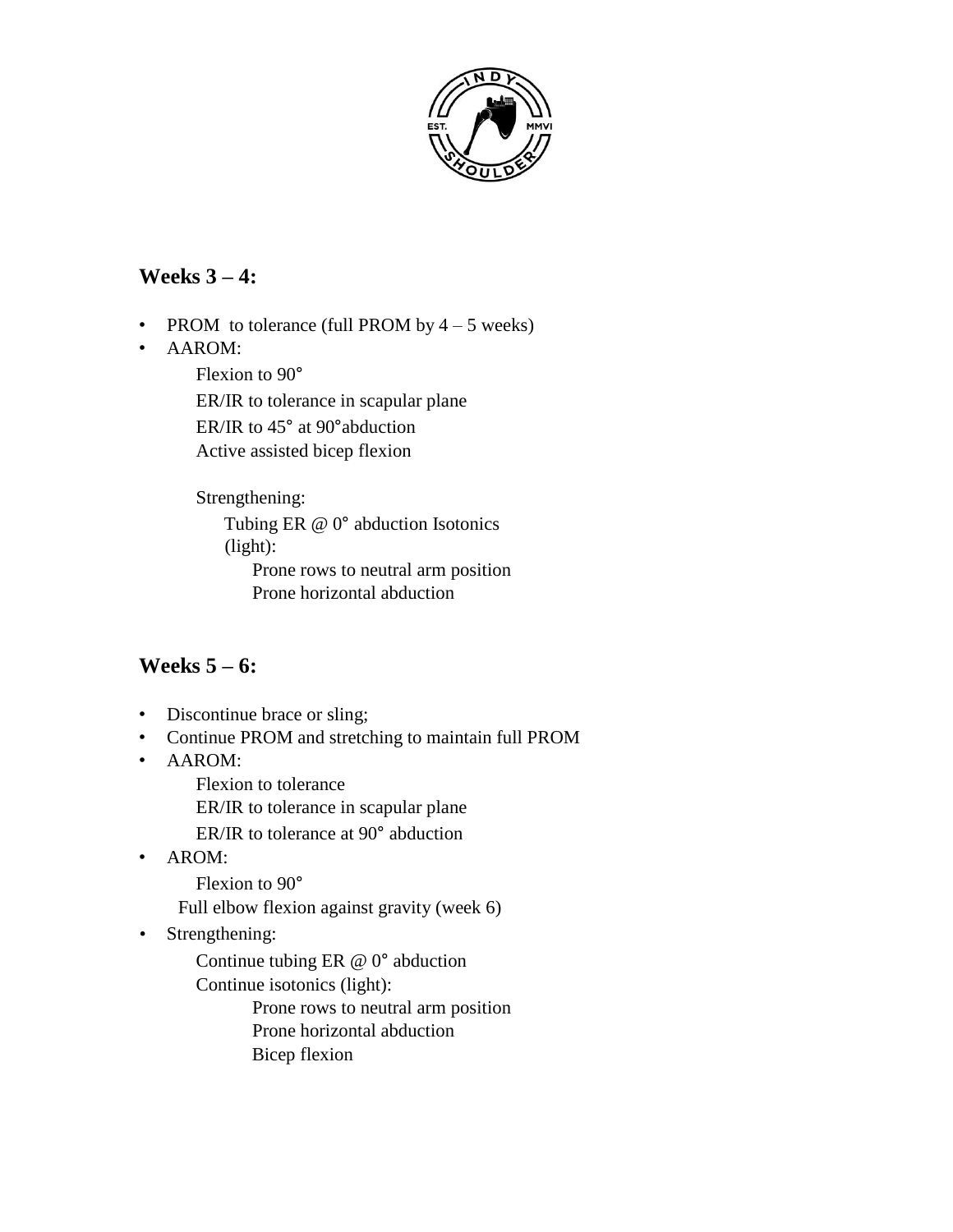

• Upper extremity cycle

### **Phase II – Intermediate Phase (Weeks 7 – 12)**

#### **Goals:**

- Full, non-painful A/PROM (week 10)
- Gradual improvement of strength and power
- Gradual return to light functional activities

## **Weeks 7 – 10:**

- Maintain full PROM and progress to full AAROM
- Strengthening:

Continue/progress rhythmic stabilization drills

Continue tubing ER at 0° abduction working on endurance Tubing scapular strengthening to neutral working on endurance Isotonics (gradually progress resistance): Flexion to  $90^0$  (no resistance until AROM is without hiking) ER/IR in side lying Prone rows Prone horizontal abduction

Triceps

Begin light resistance bicep (week 8): 1-2 lbs

#### **Weeks 10 – 12:**

- Maintain full AAROM and progress to full AROM
- Strengthening:

Continue isotonic/tubing and stabilization strengthening Closed chain stabilization drills Bicep resistance: 3-8 lbs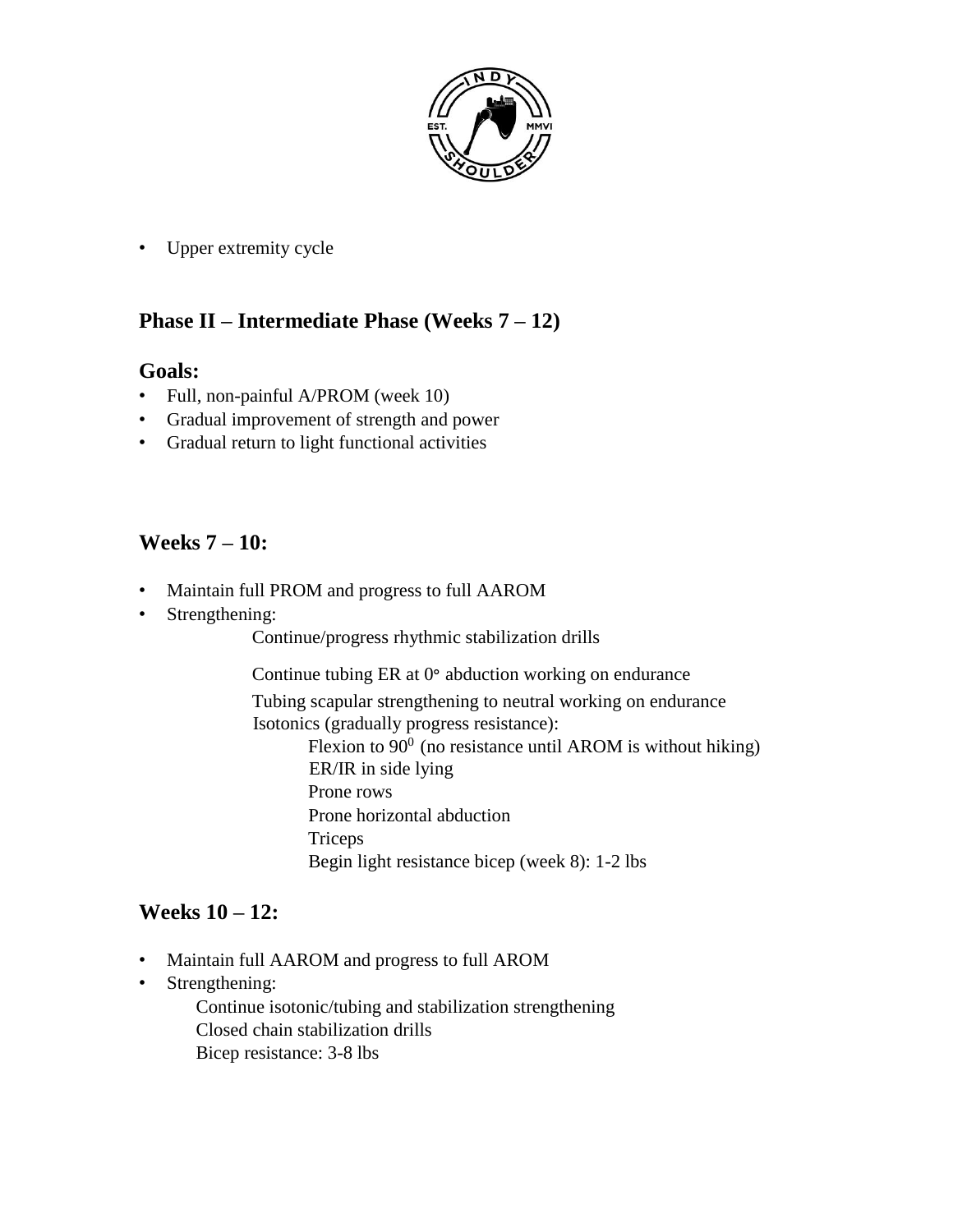

## **Phase III – Advanced Strengthening Phase (Weeks 13 – 20)**

#### **Goals:**

- Maintain full, non-painful ROM
- Improve shoulder complex strength and neuromuscular control
- Gradual return to functional activities

## **Weeks 13 – 20:**

- Maintain PROM, AAROM and AROM
- Initiate self capsular stretches if shoulder is tight
- Begin advancement of bicep resistance to tolerance
- Strengthening:
	- High-speed isokinetics for ER/IR in neutral Begin
	- general shoulder strengthening with precautions:
		- Latissimus pulls with narrow grip and arms in front of body Chest press with light dumbbells keeping elbows anterior to shoulder Machine rows
		- Military press with light dumbbells and arms in front only
- Plyometric program (2 handed  $\rightarrow$  1 handed) at 16 weeks

## **Phase IV – Return to Activity Phase (Weeks 21 – 28)**

#### **Goals:**

- Maintain shoulder ROM, strength and neuromuscular control
- Gradual return to recreational sport activities
- Gradual return to strenuous occupational activities
- •

## **Weeks 21 – 24:**

- Continue flexibility, strength, stabilization and plyometric exercises
- Isokinetic strength test for ER/IR in neutral at 180°/ sec and 300°/sec
- Initiate interval sport program